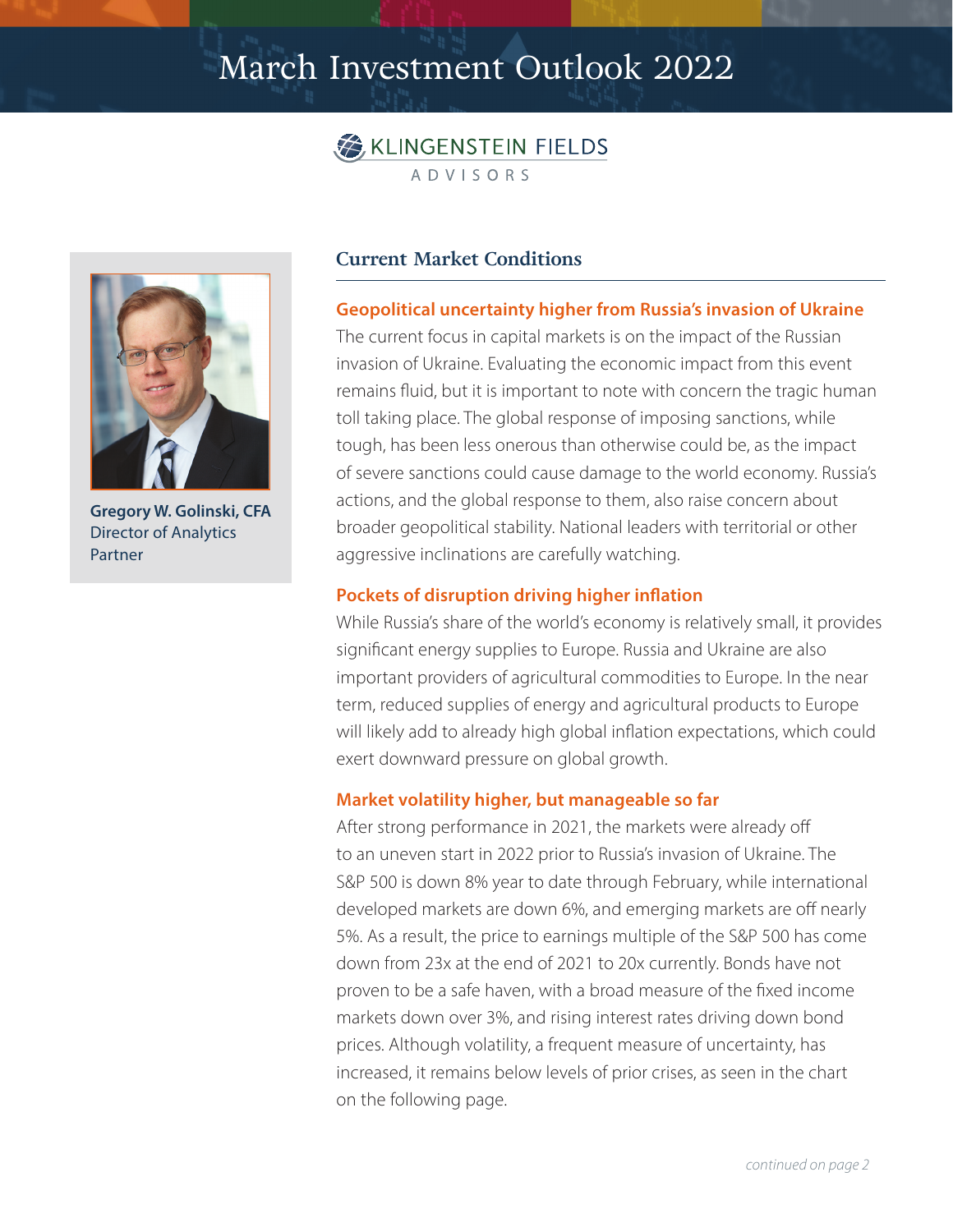# March Investment Outlook 2022

#### **CBOE Volatility Index**



## **Fundamentals still strong and supportive of capital markets**

While inflation presents a challenging headwind to the U.S. economy, underlying economic fundamentals remain strong. After an initial slowdown from the Omicron COVID-19 variant, economies and consumers are signaling eagerness to reopen and return to normalcy. Supply chain disruptions persist, and may worsen in some areas, but port congestion on the west coast improved in February.

Manufacturing in the U.S. and Europe showed strong signs of improvement as well. Although the momentum of growth has slowed somewhat from the rapid pace of last year's recovery, the International Monetary Fund recently forecasted still healthy global growth of 4.4%.

Higher inflation presents a challenge to governments and central banks balancing the effects of fiscal and monetary policy. Recent forecasts for interest rate changes in the market have shifted to less aggressive positioning by central banks. Additional fiscal stimulus by governments remains possible should economies slow down faster than anticipated. The investing environment is more challenging as inflation expectations increase, but the aforementioned fiscal and monetary policies can be adjusted to provide stabilization.

We believe that the current geopolitical situation creates market volatility, but strong economic undertones will help buffer headwinds.

*continued on page 3*